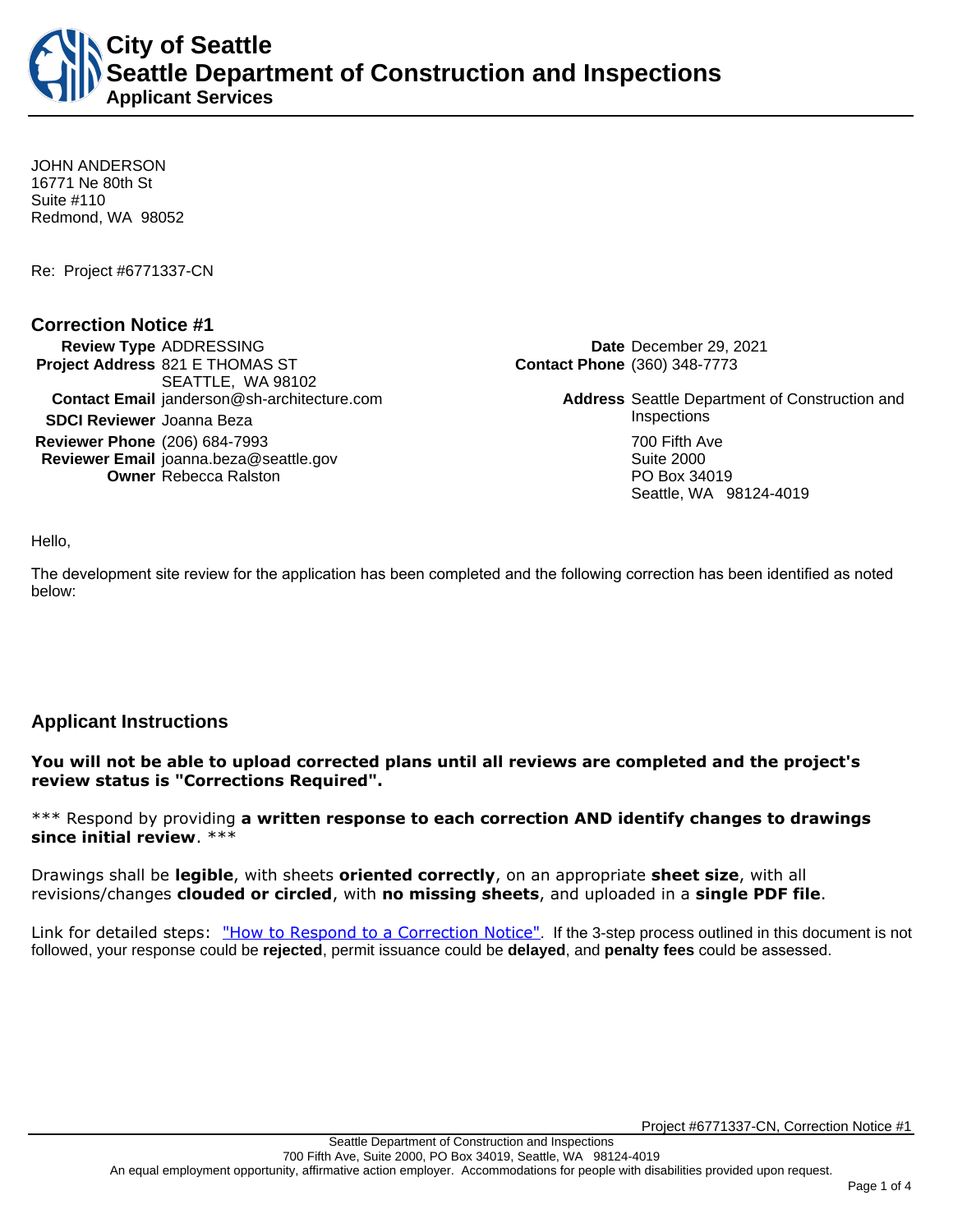# **Corrections**

**1.** Please be advised, due to the orientation of the proposed building, the development site address is being changed from 229 BROADWAY E to:

821 E THOMAS ST

Please update your plan set to reflect the assigned address.

Project #6771337-CN, Correction Notice #1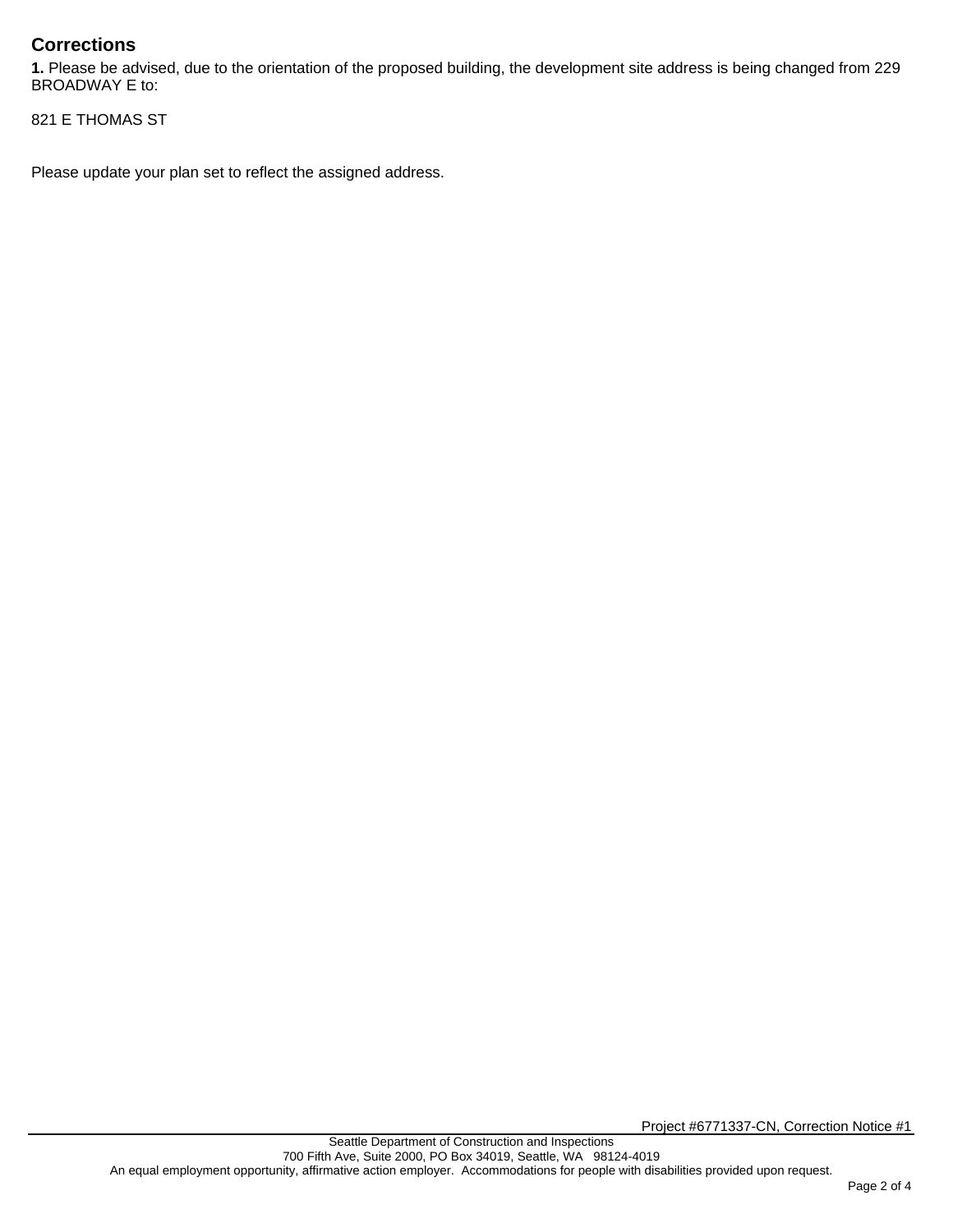

# **SDCI Statement of Structural Special Inspection**

**Project Number** 6771337-CN **Date** 12/29/2021 8:14 AM **Project Address** 821 E THOMAS ST SEATTLE, WA 98102

**SDCI Plan**  Nouri Samiee **Examiner Architect Architect Phone Engineer Engineer Phone**

Prior to issuance of a building permit, the owner, architect, or engineer acting on behalf of the owner shall appoint an inspection agency and shall sign and submit this form to the building official.

### **Property Owner, Architect, or Engineer Signature**

I hereby certify that the engineering firm and inspection agency named below has been engaged to perform the special inspections outlined below as required by the Seattle Building Code. It is the responsibility of the owner or the owner's designee to notify the inspection agency in a timely manner when the inspections listed below are required.

| Signature                           | Title |                    | Date | Phone                          |
|-------------------------------------|-------|--------------------|------|--------------------------------|
| <b>Inspection Agency Name</b>       |       |                    |      | <b>Inspection Agency Phone</b> |
| <b>Required Special Inspections</b> |       |                    |      |                                |
| <b>Inspection Type</b>              |       | <b>Description</b> |      |                                |
| 1. Wood Seismic                     |       |                    |      |                                |
| 2. High Strength Hold Down System   |       |                    |      |                                |
| 3. Reinforced Concrete - Cip        |       |                    |      |                                |
| 4. Pt Prestressed Concrete          |       |                    |      |                                |

**Call (206) 684-8860 to schedule a pre-construction conference before the start of construction**